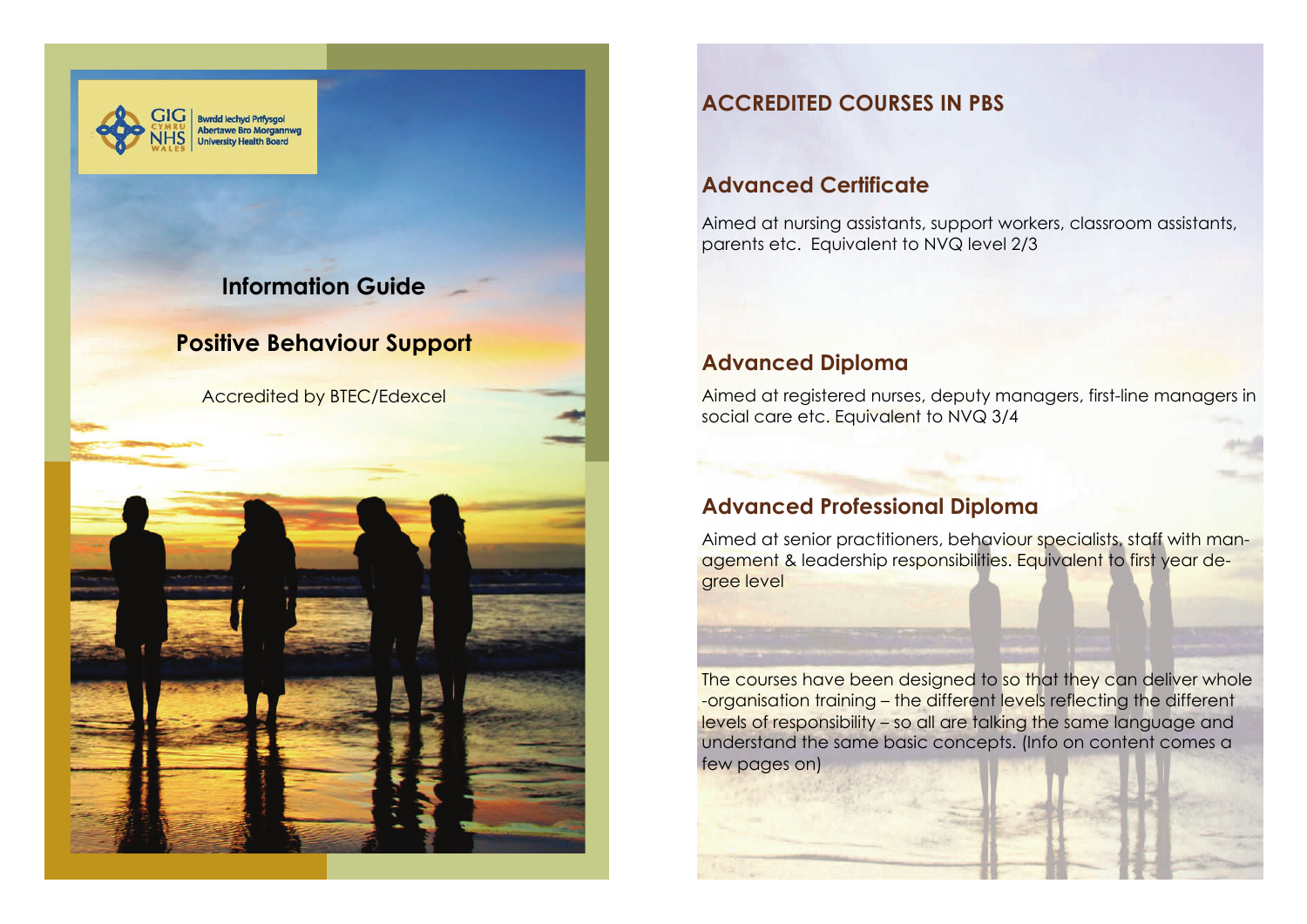# **LEARNING MODEL**

The e learning model can be summarised as TPTA and comprises:

- **T theory**
- **P practice**
- **T transfer to workplace**
- **A assessment**

#### **Theory**

Core underpinning knowledge. Presentation and question screens are sequenced together covering all learning objectives. Theory comprises PDFs, PowerPoint's and Ask the expert. Activities which take theory into practice include Case studies and Tutorials.

#### **Practice**

Applying new knowledge within safe virtual environments. Activities include Linear scenarios, where learners manage decision points and get scored based on their decisions. We also provide Branching scenarios. These are immersive simulations where a learner takes part in influencing the outcome of a scenario and sees the consequences of their actions. Practice also includes Revision/ Practice tests.

### **Transfer**

Here we bring everything together and prompt learners to apply what they've learnt to their own role and working environment. Transfer to workplace comprises Work-based activities.

### **Assessment**

Online Assessment uses various question types.

# **ACTIVITIES IN MORE DETAIL**

# **PDF**

PDFs are downloadable paper-based information, the content comprises short 'need to know' reading materials in a distilled and visually engaging format

### **PowerPoint**

This presentation component comprises an engaging PowerPoint slideshow with an audio commentary to deliver underpinning knowledge.

## **Tutorial**

An engaging e-learning activity to check prior knowledge, build new knowledge, apply that knowledge in a task based question and reflect on a model answer.

## **Case study**

Story-led learning brings content to life by getting learners to consider real-world applications of procedures involving situations and characters carefully tailored to appeal to the target audience. The case studies represent a mini learn and apply model and deliver the core learning for each subject area.

#### **Linear scenario**

Learners apply their acquired knowledge to decision point questions relating to an example situation/storyline. For example following a day in the life of a service user and their carer and the challenges that come up during the day. The story is linear in that the learner doesn't influence the outcome, but rather that the story is the vehicle to explore the questions/learning outcomes. A scoring scale grades the learner's decisions across the story.

#### **Branching scenario**

Immersive, learner-led stories. Learners **apply** their acquired knowledge in real world situations. Learners are presented with challenges and problems to resolve and are required to make decisions that define the outcome of the story.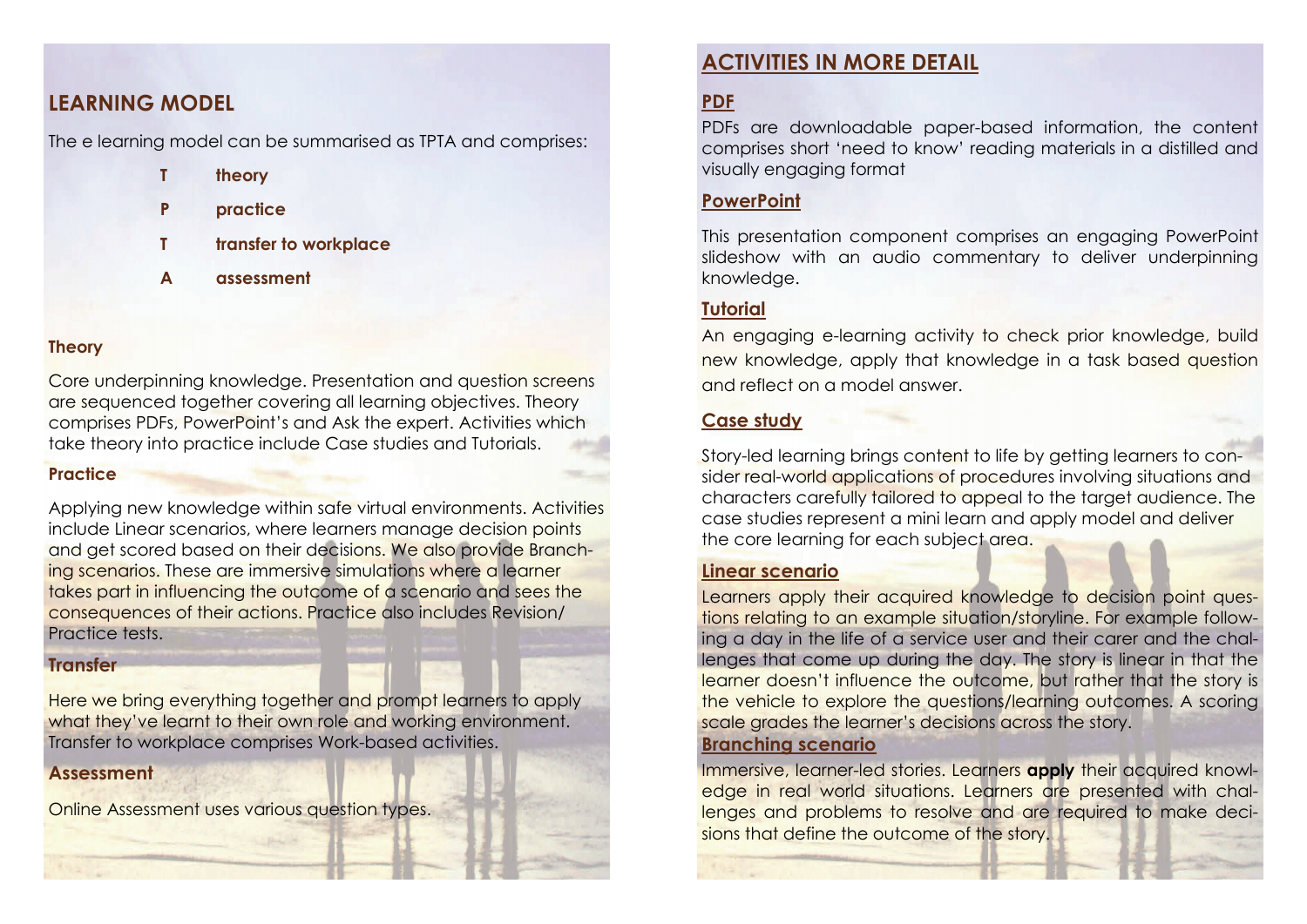### .**Ask the expert**

Frequently Asked Questions. These are delivered as audio commentaries with text

#### **REVISION AND ASSESSMENT**

#### **Revision/Practice test**

Provides a safe environment for learners to do pre-assessment revision questions and test their knowledge before doing the full assessment. Two modes offer the chance to answer questions with just-in-time hints or in simulated test conditions.

#### **Assessment**

The assessment requirements reflect the course content and have been designed to test the application of the learner's knowledge and skills in a range of complex activities demonstrating comprehension of relevant course concepts, the ability to access and analyse information independently and make reasoned judgements, selecting from a range of procedures and to take some responsibility for the output of others.

#### **The assessment is in two parts**

#### **Online assessment**

A selection of question types (same as revision types) will test the learner's knowledge and understanding of key course concepts. A minimum of 3 questions tests each assessment requirements. Each candidate will be required to answer a unique set of questions, randomly selected from a 'bank' of different questions that test the same assessment requirements. This will help ensure that test conditions are maintained in the e learning environment, significantly reducing the risk copying and ensuring valid assessment.



# **Work-based activities - Transfer to workplace \***

The ultimate success of any e-learning initiative is when learners actually put what they have learnt into practice in their workplace. To facilitate this, we provide off-line activities to be taken away and completed by the learner and observed by the mentor. These Activities originate within the e-learning but take place at work. This will include downloadable worksheets complete with instructions, checklists, templates for writing reports etc. and other formal documentation associated with the role. The learner will be given instructions on how to complete each task within the e-learning and what the aims and objectives are for the task.

These are reviewed by the learner's mentor/manager who is required to verify that the learner has undertaken all relevant work based activities. Completed work based activities should be added to the learner's portfolio of evidence as part of their general personal development plan for NVQ etc

 $\bullet$  **NB** At Advanced Professional Diploma level – these are 'Supervised Practice Activities, overseen by a workplace Practice Supervisor who has to be approved by the course board. These involved comprehensive functional analysis, plus design and implementation of PBS plans ie clinical work in situ.

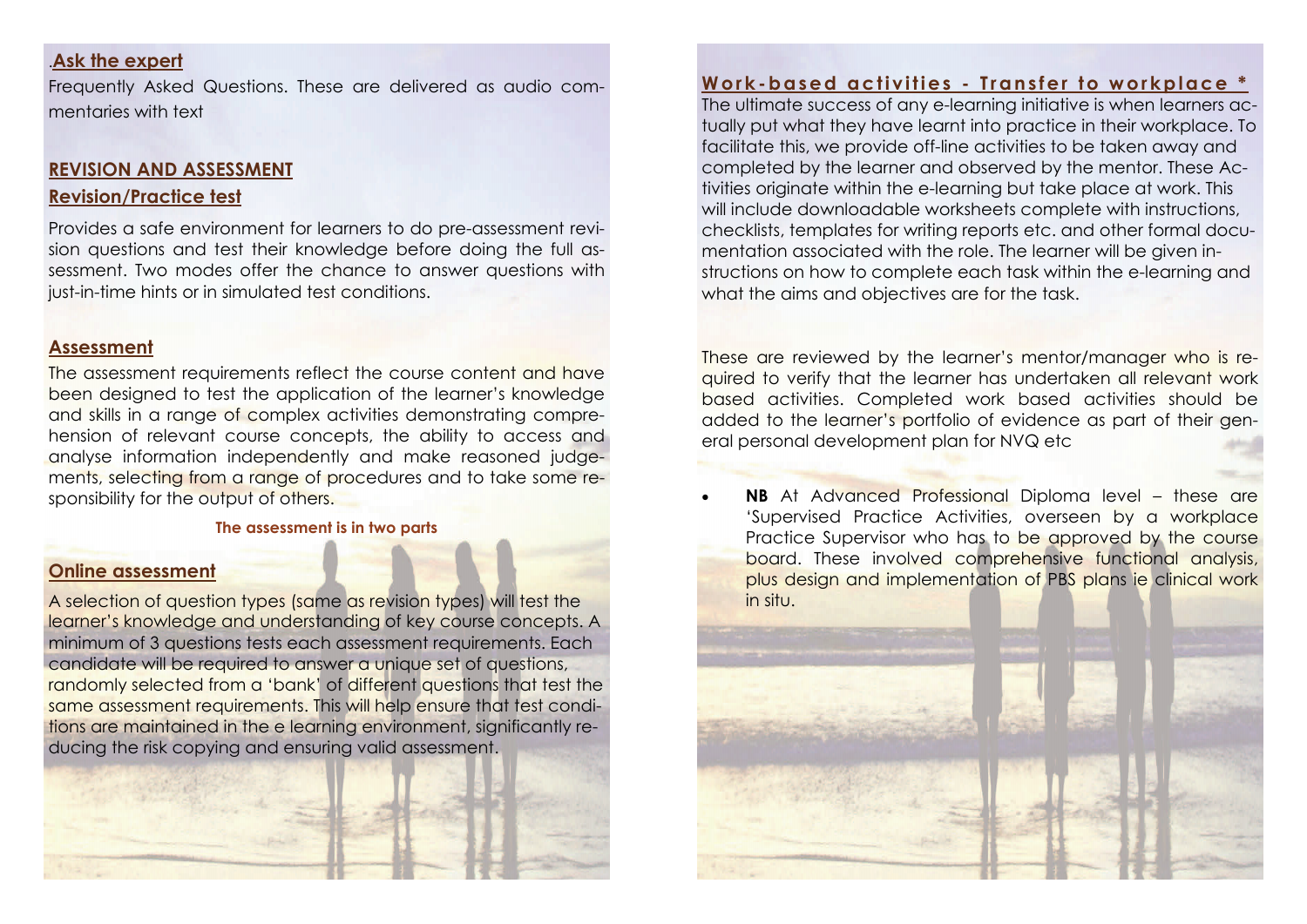# **Advanced Certificate** (9 units split into 4 modules)

# **Module 1 (2 units): Key Issues in Services Form People With Learning Disabilities and Challenging Behaviour**

### **Description of module**

This Module describes some key issues in services for people with learning disabilities and challenging behaviour. It comprises two units the first begins with a short historical overview of services for people with learning disabilities and challenging behaviour and describes contemporary service values and aims. This is followed by a description of how Person Centred Planning (PCP), compliments Positive Behavioural Support.

### **Module 2 (2 units) : Understanding Challenging behaviour**

### **Description of module**

This module comprises two units. The first unit focuses on explaining the term 'challenging behaviour' and why a person might show challenging behaviour considering a variety of different risk factors. Functional relationships between environmental triggers and consequences of behaviour are also outlined. The second unit explores the relationship between challenging behaviour and mental health. It includes discussion of diagnostic problems, the classification of psychiatric disorder, treatment approaches and an introduction to some key legal issues

## **Module 3 (4 units): POSITIVE BEHAVIOURAL SUPPORT**

### **Description of Module**

Previous modules have discussed various aspects of the problems faced by people with challenging behaviour and provided ways of analysing, understanding and planning what we need to do to help. This is the largest module and brings these ideas together and develops them much further, as a clear set of procedures known as Positive Behavioural Support (PBS), an approach to helping people who challenge services that is both effective and ethical.

This module comprises, four units – units 5-8.

**Unit 5** Introduces Positive behavioural Support and explains the three-stage model of primary prevention, secondary and reactive strategies. Unit 6 focuses on primary prevention, which is the most important of these, as it concerns short and long-term strategies that help people behave in non-challenging ways. This is reflected in the size of this unit which constitutes the largest in the qualification and incorporates Active Support a key way of achieving inclusion, and helping people to develop. Because communication difficulties increase the risk of challenging behaviour, improving communication is a very important primary prevention procedure. Teaching the person new skills is another key aspect of primary prevention procedures. Unit 7 and unit 8 cover the second and third elements of Positive Behavioural Support – secondary preventative strategies and reactive strategies. Unit 8 also describes some issues of best practice to consider in terms of supporting service users and staff following an incident of challenging behaviour

### **Module 4 (One unit): Putting Positive Behavioural Support into Practice**

# **Description of Module**

This module incorporates all the key issues discussed in the previous units and how they can be combined as a practical Positive Behavioural Support Plan (PBS Plan) that details what support a person with learning disabilities and challenging behaviour requires. It focuses on the content and structure of a PBS plan

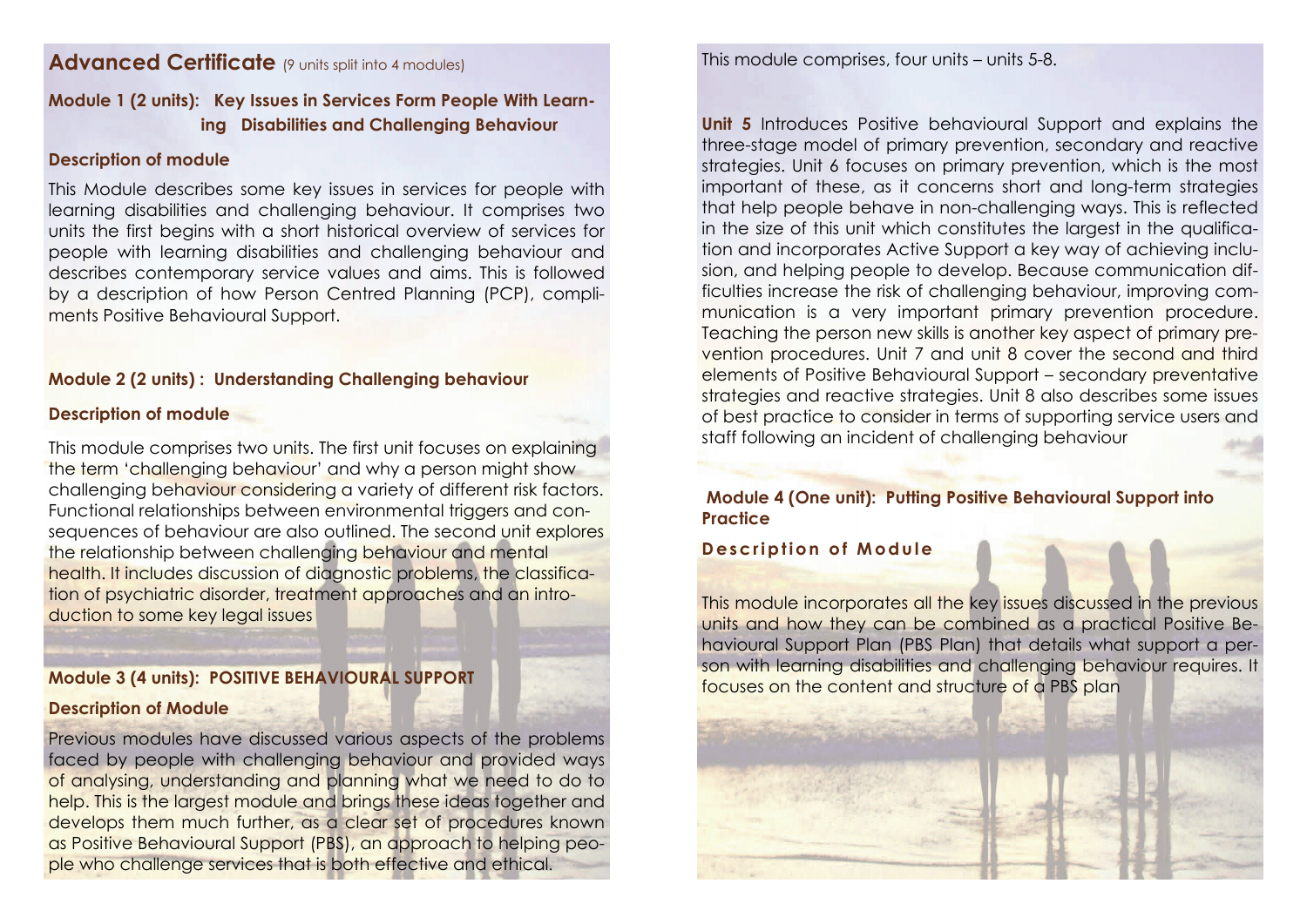# **Conversion from the BTEC Advanced Certificate to the Advanced Diploma in Positive Behaviour Support**

Candidates who have achieved the Advanced Certificate in Positive Behaviour Support may wish to progress to the Advanced Diploma. The Advanced Certificate can be accepted as Approved Prior Learning (APL) for a substantial proportion of the Advanced Diploma.

Candidates wishing to progress to this higher qualification will have to apply to register and pay the full registration fee (Advanced Diploma fees)

## **Advanced Diploma in Positive Behaviour Support**

#### **10 units split into 4 modules**

This incorporates everything in the Advanced Certificate but builds it further by an additional unit on the implementation of PBS plans – including training care staff along the three-stage training model (verbal competence, role play competence and in situ competence), Periodic Service Review, Positive Monitoring and some simple level behaviour analysis



## **Advanced Professional Diploma**

#### **12 units split into 4 modules**

This incorporates all in the Advanced Diploma but adds considerably more with respect to full comprehensive Functional Analysis, using multiple methods, formulation 1, direct observation using MTS and formulation 2. It also includes developing a comprehensive PBS plan around the target person, based on the FA, and then the training and implementation of it, plus analysing impact of the plan implementation. All this clinical work is done under the scrutiny of a Practice Supervisor, who has to have a thorough knowledge of PBS (we need to approve them).

NB One of the criteria for approving Practice Supervisors is that they have a suitable qualification **in PBS** such as the APD (this one!) or the Welsh Centre's Positive Approaches, or the Bangor MSc or the Tizard etc.

The APD is also at a level that can be recognised by universities - so can add credits if people want to move onto do a post grad Dip or Masters.